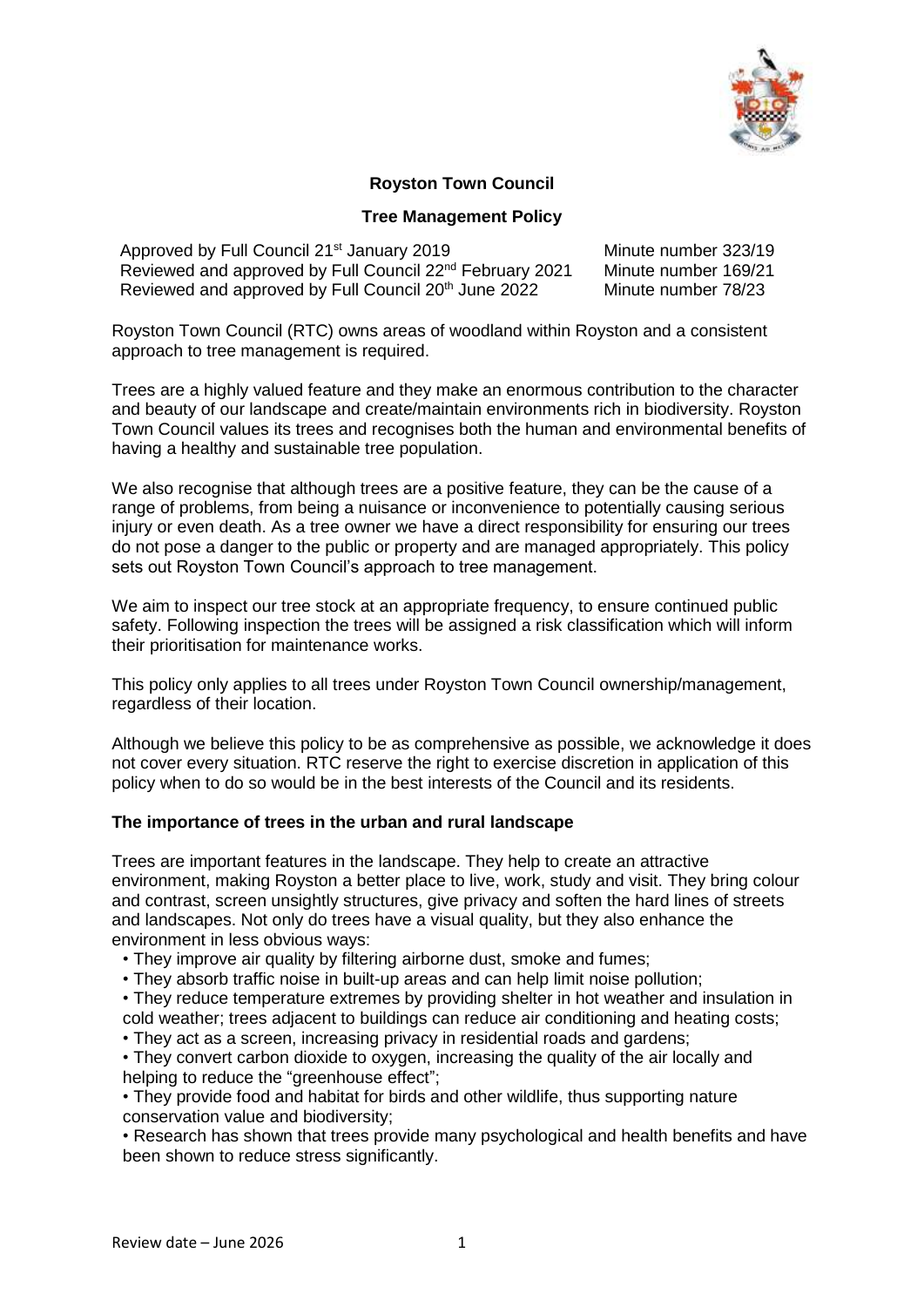# **Trees on Royston Town Council owned/managed land**

The two main areas of trees owned by RTC are Stile plantation and Green Walk Plantation. RTC has a responsibility to maintain trees within our ownership/management to ensure they are in a safe condition and not causing an unreasonable danger or actionable nuisance. All enquiries regarding trees on Royston Town Council land should be directed to the Council on 01763 245484 or [enquiries@roystontowncouncil.gov.uk](mailto:enquiries@roystontowncouncil.gov.uk) or via our website.

### **Inspection of trees**

We work to a risk-based approach to tree management: a regular programme of inspection identifying and prioritising potential hazards.

Inspections by an independent consultant will be carried out every 3-5 years or as advised by the consultant. In addition, our contractor will inspect trees on a regular basis.

### **Tree maintenance work**

Our tree maintenance work will be conducted as a result of information gathered during proactive tree inspections. However, reactionary tree maintenance will always form a key element of overall tree maintenance operations and normally originates from the following:

- Programmed and routine inspections by a qualified tree inspector/consultant.
- Ad-hoc inspections by the Council staff following enquiries, reports and service requests;
- Reports from residents;
- Cyclic maintenance;

The following categories will be used when prioritising tree works:

| <b>Priority</b>                           | <b>Response</b>                                               |
|-------------------------------------------|---------------------------------------------------------------|
| Priority 1: Urgent public safety          | From within 24 hours to one week<br>depending upon the risk   |
| Priority 2: Non-urgent but essential work | Between 1 to 6 months depending<br>upon risk and time of year |
| Priority 3: Desirable                     | 12 months where possible                                      |
| or<br>Non-priority                        | No action proposed                                            |

A tree could warrant immediate attention if, for example:

- It has snapped or blown over;
- It is rocking (roots are damaged);
- It is uprooted but held up by another tree or building;
- A large branch has broken off or is hanging off the tree;
- It or its branch is blocking the road or footpath;
- It or its branch is blocking access to property;
- It has fallen on to a structure, such as a building or car.

A tree may be a risk to people or property but does not require immediate attention if: for example:

- It is dead;
- It is dying (few leaves in summer or dieback in the crown);
- Its bark is loose and falling off;
- Mushrooms or fungi are growing on or near the tree;
- Old splits and cracks are in the trunk or large branches;
- Smaller branches or twigs are falling from the tree.

Trees will be made safe via pruning or felling and we would use the most cost effective approach. However, for certain high value trees we would consider other options to reduce the risk to an acceptable level. This would include options to reduce the likelihood of the tree failing or the likelihood of persons being close to the tree if it did fail.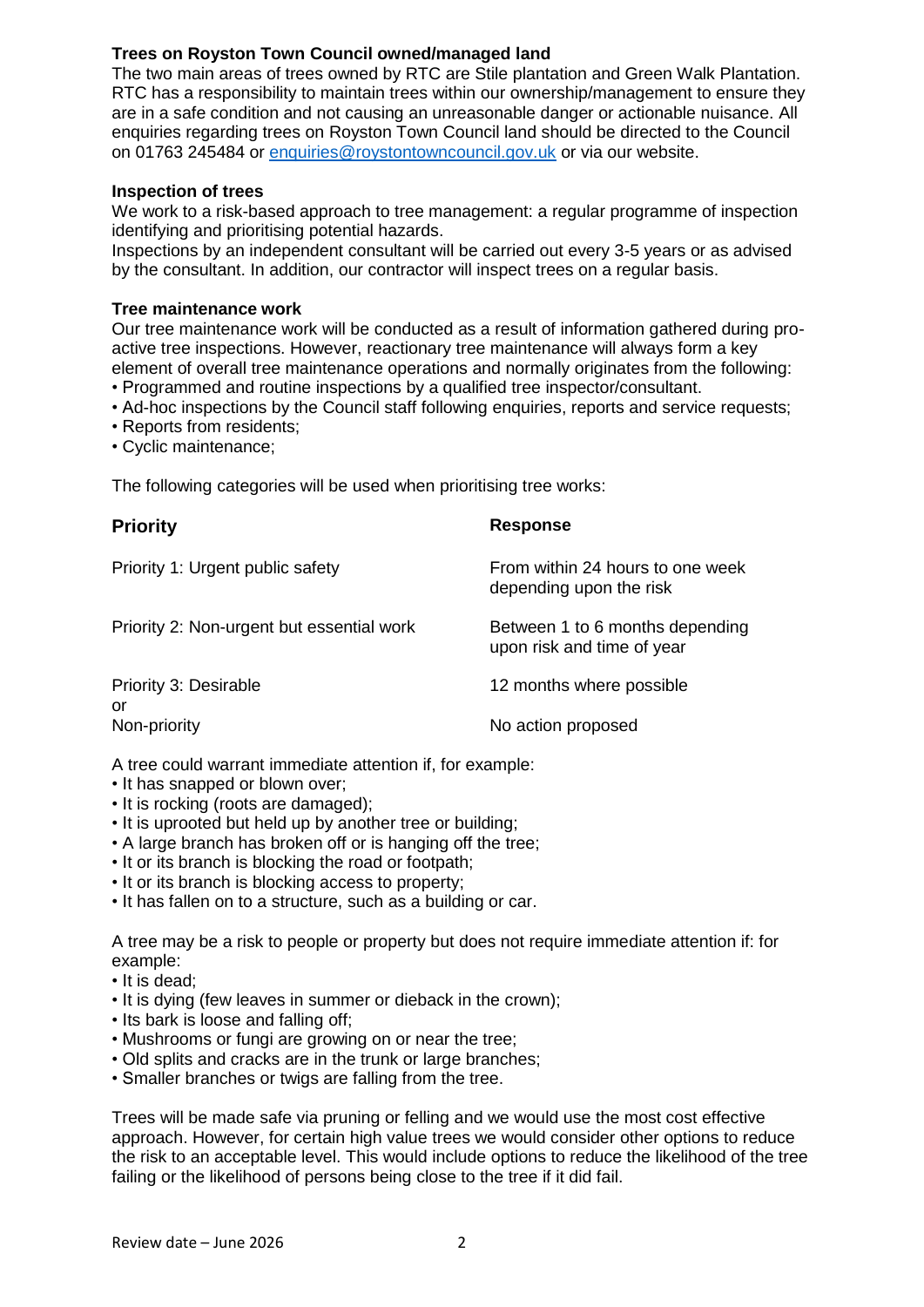## **Publicising tree felling pruning**

Where works are minor such as pruning (including repeat cyclical pruning of trees) or involve removing trees that are less than 15 cm diameter (6 inches) at a height of 1.3 metres, we will not publicise the works.

If a tree scheme (felling, pruning or planting) is judged to be more impacting on the local area we will consider more publicity as appropriate.

Where a competent officer has determined that the tree should be felled on public safety grounds there will be no public consultation and no right of objection.

### **Dealing with tree care**

While works are sometimes necessary to ensure that trees are in a safe and healthy condition, we receive many requests and complaints regarding trees. It is important that individual issues are dealt with consistently and that decisions are balanced against the positive contribution that trees make to the environment and enjoyment by local residents and visitors.

Many of the complaints received involve minor or seasonal issues that are generally considered to be foreseeable or social problems associated with living near trees, which can often be minimised through careful pruning and careful species selection when planting.

To ensure that requests for works to trees are dealt with efficiently, consistently and fairly, our policy in relation to the more common types of request is outlined below.

## **Obstructing/Overhanging Tree Branches**

Tree branches can cause obstructions to public footpaths, streetlights and open spaces. Appropriate pruning to eliminate hazards caused by obstructive branches will normally be acceptable, providing efforts are made to retain the shape of the tree.

We will undertake work to trees in Council ownership/management to maintain a minimum 5 metres clearance over roads and 2.4 metres over formal footpaths.

We will not prune trees that overhang neighbouring properties unless the trees are dangerous or causing an actionable nuisance (i.e. touching the walls, roofs, windows, gutters, garage etc.). This will ensure that damage to property such as aerials, tiles or gutters is avoided.

Adjacent Landowners do have a common law right to prune back tree branches to their boundary, providing that this would not lead to tree death and providing that the tree in question is not protected by a Tree Preservation Order (TPO) or situated within a Conservation Area.

## **Shading and Loss of Light**

Trees are often perceived to block light to nearby properties. However, pruning or removal of trees will often have a negligible impact on the amount of light reaching a house or garden. Therefore, tree works to improve light levels will not normally be considered. Where elderly, infirm or disabled persons who spend a significant amount of time within their home are affected by loss of light, or it can be established that the presence of trees is detrimental to the health of such residents, further consideration will be given to the management approach to trees. This consideration will also take into account the quality and importance of the tree in question, as well as the benefits to the wider community.

## **Loss of View**

Trees will only be pruned or removed to restore views when necessary to retain important public viewpoints or there is potential to bring about significant public benefit and/or enhance the local landscape or townscape. Historical records may be used to determine the level of management required.

## **Trees affecting reception (Television/Satellite/Solar Panels)**

Pruning in the short term may help improve television reception. However in the long term the flush of quick, extra growth associated with pruning can exacerbate the problem. In most cases the problem can be resolved by relocating the aerial or satellite dish, or alternatively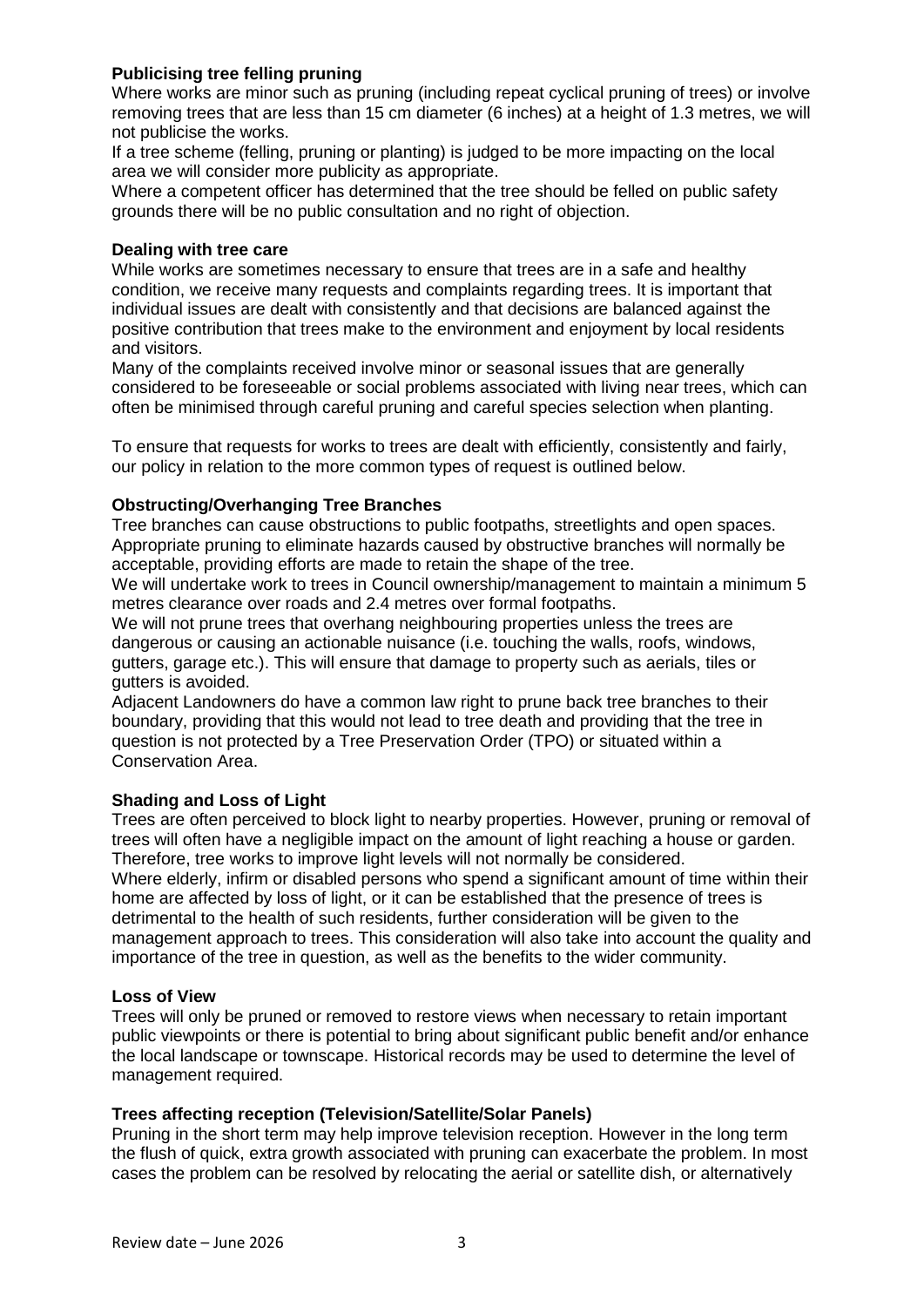using a booster. Residents are advised to contact their satellite or TV provider for specialist advice. Removal or pruning of trees to enable a clear television reception would only be considered in exceptional circumstances.

Similarly we will not prune or fell a tree in our ownership/management to improve natural light to a solar panel. Whilst we recognise the need for renewable energy sources, trees are also important in tackling climate change.

## **Overhead Cables/Telephone Wires**

Utility companies have certain legal rights to carry out works to public or privately owned trees to address health and safety problems and to maintain a clearance between trees and their apparatus to ensure continuity of supply. This may sometimes involve the loss of trees. Problems caused by branches interfering with privately owned telephone wires can usually be eliminated through appropriate pruning and tree removal would not usually be considered. We will not prune or fell a tree in our ownership/management to prevent or reduce interference with telephone wires. We would recommend contacting the telephone service provider in such circumstances.

### **General/Minor Nuisances**

We will not fell or prune trees solely to alleviate problems caused by natural and/or seasonal phenomena, which are largely outside of our control. There are a variety of potential nuisances associated with trees, most of which are minor or seasonal and considered to be normal and acceptable consequences of living near trees.

Examples of such problems are:

- Falling leaves, sap, blossom, fruit, nuts, bird and insect droppings;
- Insects associated with trees (spiders, wasps, flies etc);
- Reduction or increase of moisture to gardens;
- Suckers or germinating seedlings in gardens;
- Leaves falling into gutters, drains or onto flat roofs;
- The build-up of algae on fences, paths or other structures.

Clearing of leaves from gutters and pathways and weeding of set seeds are considered to be normal routine seasonal maintenance which property owners are expected to carry out. Falling leaves, sap, blossom, fruit, nuts, bird and insect droppings are not readily controllable by pruning and cleaning of affected surfaces can be considered to be routine maintenance. We would not normally prune or fell a tree under our ownership/management that bears poisonous fruit/foliage (such as laburnum or yew). However, where it is known that unsupervised young children are likely to be exposed to berries or foliage that will make them ill if eaten, we will investigate and take action, where appropriate.

### **Trees considered too big/too tall**

We will not prune or fell a tree under council ownership/management because it is considered to be "too big" or "too tall" for its surroundings. Trees grow adaptively to support themselves in relation to their surroundings and the typical loads they can be expected to experience. Trying to contain trees to a specific size is only a suitable management regime for certain species in specific circumstances (i.e. pollarding).

Crown reduction can also be used to allow the retention of an important tree with structural defects, trees which cause an obstruction or trees which are likely to cause structural damage to property which would otherwise need to be removed. In all other situations, reducing the size of a trees crown is not considered appropriate.

## **Personal Medical Complaint**

We will normally not prune or fell a tree under our ownership/management where a request has been made to do so because of a personal medical complaint. However, where it can be established that the presence of a tree is causing a detriment to the health of residents, further consideration will be given to the management approach of trees.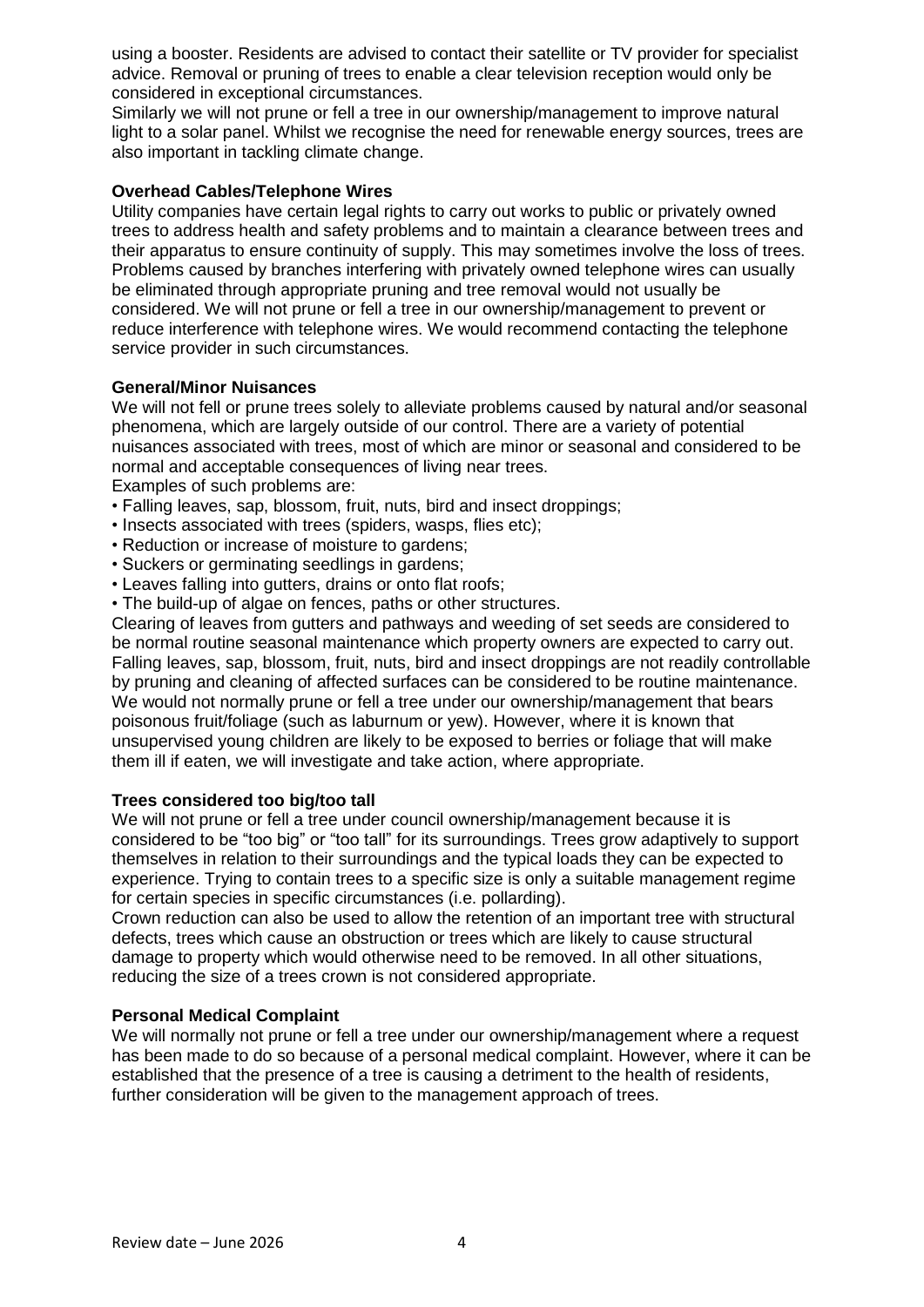## **Ivy**

Ivy (Hedera helix) is a native species which provides important habitat to a wide range of wildlife. especially as an important source of food and cover for birds. Ivy often grows on tree stems and branches and can restrict the full structural assessment of a tree. It is rarely a significant threat to healthy trees.

Ivy will be severed at the base of relevant trees where a significant defect is suspected, or where ivy growth is so prolific it increases the sail area or affects the growth of the inner crown of a tree to an unacceptable level. Once severed, ivy will be left in situ to die back. This will reduce the impact of any loss of cover/habitat to local biodiversity and will help prevent sun damage to newly exposed parts of the tree.

## **Damage and tree roots**

Many tree conflicts arise because of the presence of tree roots and the perception that they are causing damage. Where damage is alleged, each complaint will be investigated on an individual basis. The following guidance will be used in assessing levels of nuisance and identifying appropriate action.

Root invasion in gardens; tree roots in gardens are a natural occurrence and root presence is unlikely to be affected by tree pruning or removal. Landowners do have a common law right to prune back tree roots to their boundary, providing that this would not lead to tree death and providing that the tree in question is not protected by a Tree Preservation Order (TPO) or situated within a Conservation Area.

Tree felling or branch pruning in response to root invasion in gardens would not normally be appropriate, as such works are likely to worsen existing problems. The pure encroachment of roots into adjoining land is not considered to amount to actionable nuisance.

### **Damage to walls and fences**

It is often possible to rebuild or repair garden walls and fences to take account of adjacent trees. Therefore where trees are considered to be causing damage to walls or fences, we will only consider tree removal if the walls or fence is irreplaceable and of exceptional importance e.g. a retaining wall or of historical interest, or if there is a risk to public health in leaving the tree which cannot otherwise be mitigated. If a damaged wall or fence was constructed after planting of the tree, it may mean that the design or construction has failed to take the presence of nearby trees into account.

### **Damage to paths**

It is often possible to repair paths to take account of adjacent trees and tree roots. Where roots protrude they can be root pruned, or the path re-laid around the tree with flexible materials such as asphalt to provide a smooth surface. Where trees are considered to be causing damage to paths or footpaths, we will not normally consider tree removal except where there is a risk to public health which cannot otherwise be mitigated.

### **Damage to drains or water pipes**

There is no evidence to suggest that the tree roots can actively penetrate an intact pipe or drain, but they can find their way into drains by any existing fault and increase damage. In these situations, the owner of the drain should seek to get the drain repaired at their own expense. Tree removal will not normally be considered.

### **Trip Hazards**

We will make safe an unacceptable trip hazard in a street, road or highway which is caused by a tree in our ownership/management.

## **Protected trees**

### Tree Preservation Orders (TPOs)

A TPO is a legal document made, administered and enforced by the local planning authority, to protect specified trees and woodlands with public amenity value. A TPO prevents cutting down, uprooting, topping, lopping, wilful damage or destruction of trees (including cutting roots) without permission. RTC recognises its responsibilities in regard to trees that are protected by TPOs.